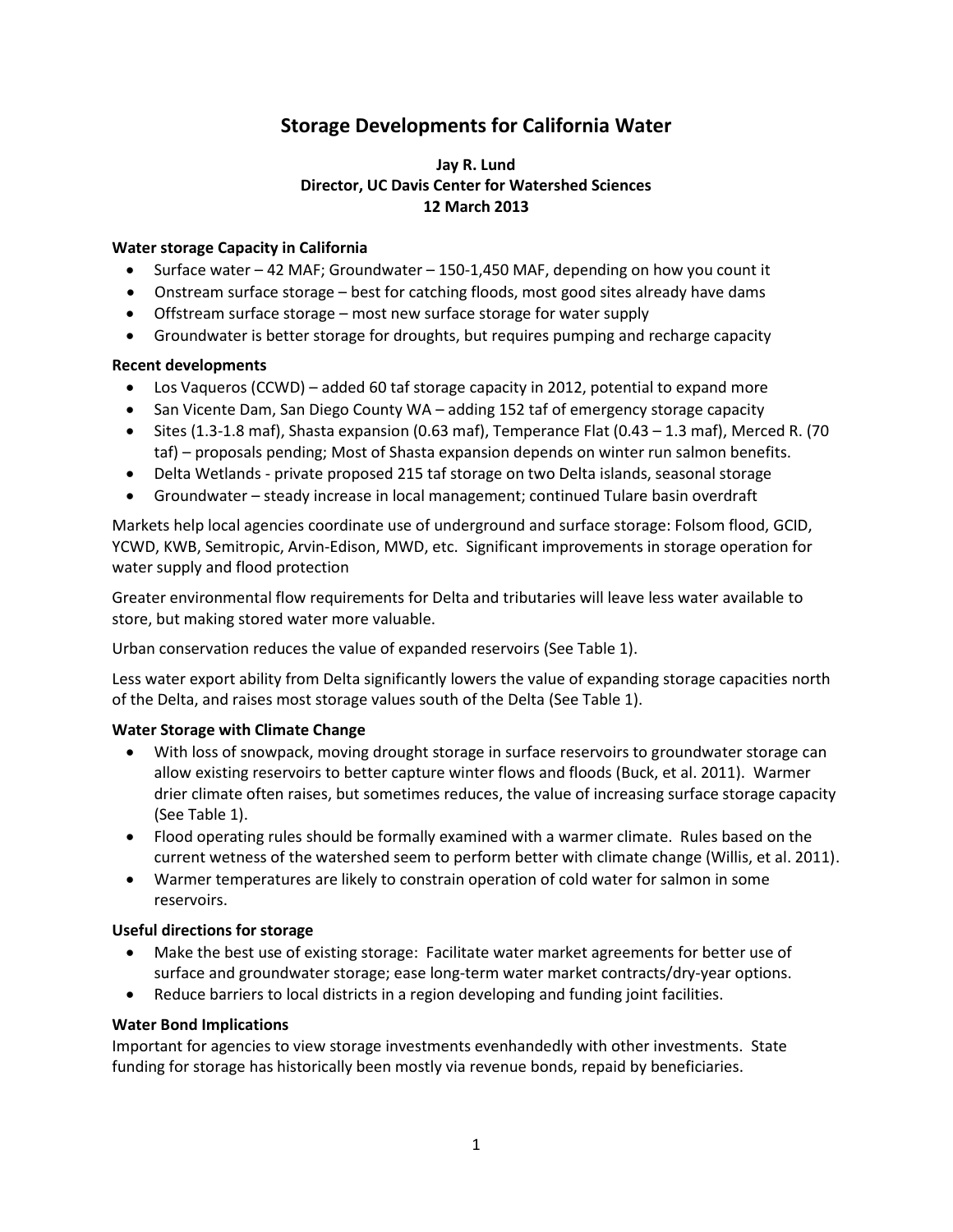#### **Table 1: Estimated average marginal water supply and hydropower benefit of expanding storage capacity (\$/af/year) (Ragatz 2013)**

|                     |                                       | <b>Historical Climate</b> |                       |                           |                           |                |                           | <b>Warmer, Drier Climate</b> |                 |                         |                |                 |                 |
|---------------------|---------------------------------------|---------------------------|-----------------------|---------------------------|---------------------------|----------------|---------------------------|------------------------------|-----------------|-------------------------|----------------|-----------------|-----------------|
|                     |                                       | 0% Urban                  | Conserv.              | 30% Urban Conservation    |                           |                |                           | 0% Urban<br>Conserv.         |                 | 30% Urban Conservation  |                |                 |                 |
|                     |                                       | Full                      | No<br>Exports Exports | Full<br>Exports           | 50%                       | 25%            | N <sub>o</sub><br>Exports | Full<br>Exports Exports      | <b>No</b>       | Full<br>Exports         | 50%            | 25%             | No.<br>Exports  |
| ৽                   | Clair Engle Lake                      | 3                         | 3                     | 3                         | 3                         | 3              | 3                         | 39                           | 30              | 32                      | 40             | 33              | 32              |
|                     | Whiskeytown Lake                      | 8                         | 6                     | 6                         | $\overline{7}$            | 6              | 6                         | 65                           | 34              | 49                      | 62             | 46              | 34              |
|                     | Shasta Lake                           | 8                         | 8                     | 8                         | 8                         | 8              | 8                         | 67                           | 34              | 51                      | 66             | 49              | 34              |
|                     | <b>Black Butte Lake</b>               | 9                         | 4                     | 6                         | 6                         | 5              | 4                         | 250                          | 63              | 146                     | 163            | 100             | 62              |
| ă<br>৳<br>North     | Lake Oroville                         | 15                        | 11                    | 13                        | 13                        | 12             | 10                        | 78                           | 18              | 56                      | 66             | 43              | 17              |
|                     | <b>Folsom Lake</b>                    | 13                        | 10                    | 11                        | 11                        | 10             | 9                         | 153                          | 20              | 85                      | 94             | 49              | 15              |
|                     | <b>Camp Far West Reservoir</b>        | 6                         | $\overline{2}$        | $\overline{\overline{3}}$ | $\overline{\overline{3}}$ | $\overline{2}$ | T                         | 171                          | 19              | 93                      | 115            | 66              | 14              |
|                     | Clear Lake & Indian Valley Reservoir  | $\overline{2}$            | 0                     | $\mathbf{1}$              | $\mathbf{1}$              | $\mathbf{1}$   | $\overline{0}$            | 48                           | $\overline{2}$  | 25                      | 29             | 14              | $\overline{2}$  |
|                     | Englebright Lake                      | 44                        | 44                    | 44                        | 44                        | 44             | 44                        | 326                          | 44              | 184                     | 209            | 116             | 44              |
|                     | Lake Berryessa                        | $\Omega$                  | $\Omega$              | $\overline{0}$            | $\mathbf{0}$              | $\mathbf{0}$   | $\mathbf{0}$              | 2                            | $\Omega$        | $\Omega$                | 2              | 2               | $\mathbf{0}$    |
|                     | New Bullards Bar Res                  | 18                        | 17                    | 17                        | 17                        | 17             | 17                        | 156                          | 19              | 90                      | 104            | 55              | 19              |
|                     | New Hogan Lake                        | $\overline{2}$            | 2                     | $\overline{1}$            | 1                         | $\overline{1}$ | $\overline{0}$            | 49                           | 38              | $\overline{26}$         | 39             | $\overline{30}$ | $\overline{20}$ |
|                     | Pardee Reservoir                      | $\overline{2}$            | 5                     | $\mathbf{1}$              | $\mathbf{1}$              | $\mathbf{1}$   | 1                         | 14                           | 32              | 20                      | 23             | 25              | 41              |
|                     | Los Vaqueros Reservoir                | 16                        | $\Omega$              | 0                         | 0                         | 0              | 0                         | 13                           | 10              | 34                      | 37             | 2               | 34              |
|                     | Camanche Res                          | $\overline{2}$            | 1                     | 1                         | 1                         | $\mathbf 1$    | $\Omega$                  | 14                           | 33              | 20                      | 24             | 25              | 42              |
|                     | <b>EBMUD</b> aggregate                | $\Omega$                  | $\mathbf{1}$          | $\overline{0}$            | $\Omega$                  | $\Omega$       | $\Omega$                  | 12                           | 17              | 19                      | 21             | 21              | 39              |
|                     | New Melones Reservoir                 | 9                         | 10                    | 9                         | 10                        | 10             | 10                        | 3                            | 3               | 3                       | $\overline{2}$ | 3               | 5               |
|                     | San Luis Reservoir                    | $\Omega$                  | $\Omega$              | $\overline{0}$            | $\Omega$                  | $\Omega$       | $\mathbf{0}$<br>$\Omega$  | 11                           | $\Omega$        | 13                      | $\Omega$       | $\Omega$        | $\Omega$        |
|                     | Lake Del Valle                        | $\Omega$<br>6             | $\Omega$              | $\overline{0}$            | $\Omega$                  | $\Omega$       | 62                        | 5<br>37                      | $\Omega$<br>120 | 3                       | $\Omega$<br>34 | $\Omega$        | $\Omega$        |
|                     | <b>Millerton Lake</b><br>Lake McClure | 9                         | 95<br>18              | 5<br>8                    | 5<br>9                    | 20<br>18       | 18                        | 20                           | 22              | 56<br>12                | 15             | 22<br>20        | 33<br>24        |
|                     | <b>Hensley Lake</b>                   | $\overline{13}$           | 53                    | 10                        | $\overline{13}$           | 53             | 53                        | 64                           | $\overline{75}$ | 39                      | 52             | 68              | 79              |
|                     | Fastman Lake                          | 6                         | 26                    | 5                         | 6                         | 26             | 26                        | $\overline{7}$               | $\overline{7}$  | $\overline{\mathbf{A}}$ | 5              | $\overline{7}$  | $\mathbf{8}$    |
|                     | New Don Pedro Reservoir               | 8                         | 9                     | 8                         | 8                         | 9              | 8                         | $\overline{4}$               | 3               | $\overline{4}$          | $\overline{2}$ | 3               | 5               |
| Delta<br>৳<br>South | <b>SF</b> aggregate                   | $\overline{0}$            | $\overline{0}$        | $\overline{0}$            | $\overline{0}$            | $\overline{0}$ | $\overline{0}$            | $\overline{0}$               | $\overline{0}$  | $\overline{0}$          | $\overline{0}$ | $\overline{0}$  | $\overline{0}$  |
|                     | Hetch Hetchy Reservoir                | 6                         | $\overline{7}$        | 5                         | 5                         | $\overline{7}$ | $\overline{7}$            | $\overline{7}$               | 6               | 5                       | 3              | 5               | $\overline{7}$  |
|                     | Lake Lloyd/Lake Eleanor               | 15                        | 17                    | 15                        | 15                        | 17             | 17                        | $\overline{2}$               | $\overline{2}$  | 3                       | $\mathbf{1}$   | $\overline{2}$  | $\overline{4}$  |
|                     | Santa Clara Aggregate                 | 0                         | 0                     | 0                         | 0                         | 0              | 0                         | 3                            | 0               | 0                       | $\Omega$       | $\mathbf 0$     | 0               |
|                     | <b>Turlock Reservoir</b>              | 7                         | 7                     | 6                         | 6                         | $\overline{7}$ | $\overline{7}$            | 3                            | 3               | 3                       | $\overline{2}$ | 3               | 5               |
|                     | lLake Isabella                        | 4                         | 46                    | $\mathbf{1}$              | $\mathbf{1}$              | 6              | 15                        | 32                           | 76              | 32                      | 12             | $\mathbf{1}$    | 5               |
|                     | Lake Kaweah                           | 56                        | 457                   | 47                        | 52                        | 261            | 379                       | 269                          | 263             | 225                     | 235            | 254             | 254             |
|                     | <b>Lake Success</b>                   | 49                        | 403                   | 42                        | 47                        | 241            | 340                       | 361                          | 361             | 308                     | 333            | 357             | 357             |
|                     | Pine Flat Reservoir                   | 5                         | 47                    | 4                         | $\overline{4}$            | 20             | 31                        | 20                           | 103             | 51                      | 47             | 62              | 95              |
|                     | Silverwood Lake                       | $\Omega$                  | $\Omega$              | $\overline{0}$            | $\overline{0}$            | 16             | $\mathbf{1}$              | $\mathbf{1}$                 | 8               | 24                      | 9              | 8               | 2               |
|                     | Lake Perris                           | $\Omega$                  | $\Omega$              | $\Omega$                  | $\Omega$                  | $\mathbf 0$    | $\overline{0}$            | $\overline{0}$               | $\Omega$        | 9                       | $\Omega$       | $\Omega$        | $\Omega$        |
|                     | <b>Pyramid Lake</b>                   | $\Omega$                  | $\Omega$              | $\overline{0}$            | $\Omega$                  | 0              | 0                         | $\overline{2}$               | 14              | 8                       | $\Omega$       | $\Omega$        | $\Omega$        |
|                     | Castaic Lake                          | 3                         | $\Omega$              | $\Omega$                  | 1                         | $\mathbf 1$    | $\Omega$                  | 8                            | 18              | 12                      | 1              | $\Omega$        | $\overline{2}$  |
|                     | Eastside Reservoir (Diamond Valley)   | $\Omega$                  | $\Omega$              | 0                         | 0                         | $\mathbf 0$    | $\mathbf 0$               | $\mathbf 0$                  | 0               | 0                       | $\Omega$       | $\mathbf 0$     | $\Omega$        |
|                     | <b>Grant Lake</b>                     | 52                        | 116                   | 44                        | 44                        | 57             | 76                        | $\mathbf 0$                  | $\Omega$        | $\Omega$                | $\Omega$       | $\Omega$        | $\Omega$        |
|                     | <b>LAA Storage</b>                    | 10                        | 26                    | 8                         | 8                         | 11             | 16                        | $\mathbf{0}$                 | $\Omega$        | $\Omega$                | $\Omega$       | $\Omega$        | $\Omega$        |
|                     | Long Valley Reservoir (Lake Crowley)  | 10                        | 26                    | $\overline{7}$            | 8                         | 11             | 16                        | $\mathbf{0}$                 | $\Omega$        | $\Omega$                | $\Omega$       | $\overline{0}$  | $\Omega$        |
|                     | Lake Mathews of MWDSC                 | $\Omega$                  | 0                     | $\overline{0}$            | $\mathbf 0$               | $\mathbf{0}$   | $\overline{0}$            | $\mathbf{0}$                 | 0               | 3                       | $\overline{0}$ | $\mathbf 0$     | $\mathbf{0}$    |
|                     | <b>Lake Skinner</b>                   | 816                       | $\mathbf{1}$          | $\Omega$                  | $\Omega$                  | $\Omega$       | $\Omega$                  | 148                          | $\Omega$        | $\overline{2}$          | $\Omega$       | $\Omega$        | $\Omega$        |

### **Further reading**

"Water Storage in California" <http://californiawaterblog.com/2011/09/13/water-storage-in-california-2/>

"Expanding Water Storage Capacity in California"

<http://californiawaterblog.com/2012/02/22/expanding-water-storage-capacity-in-california/>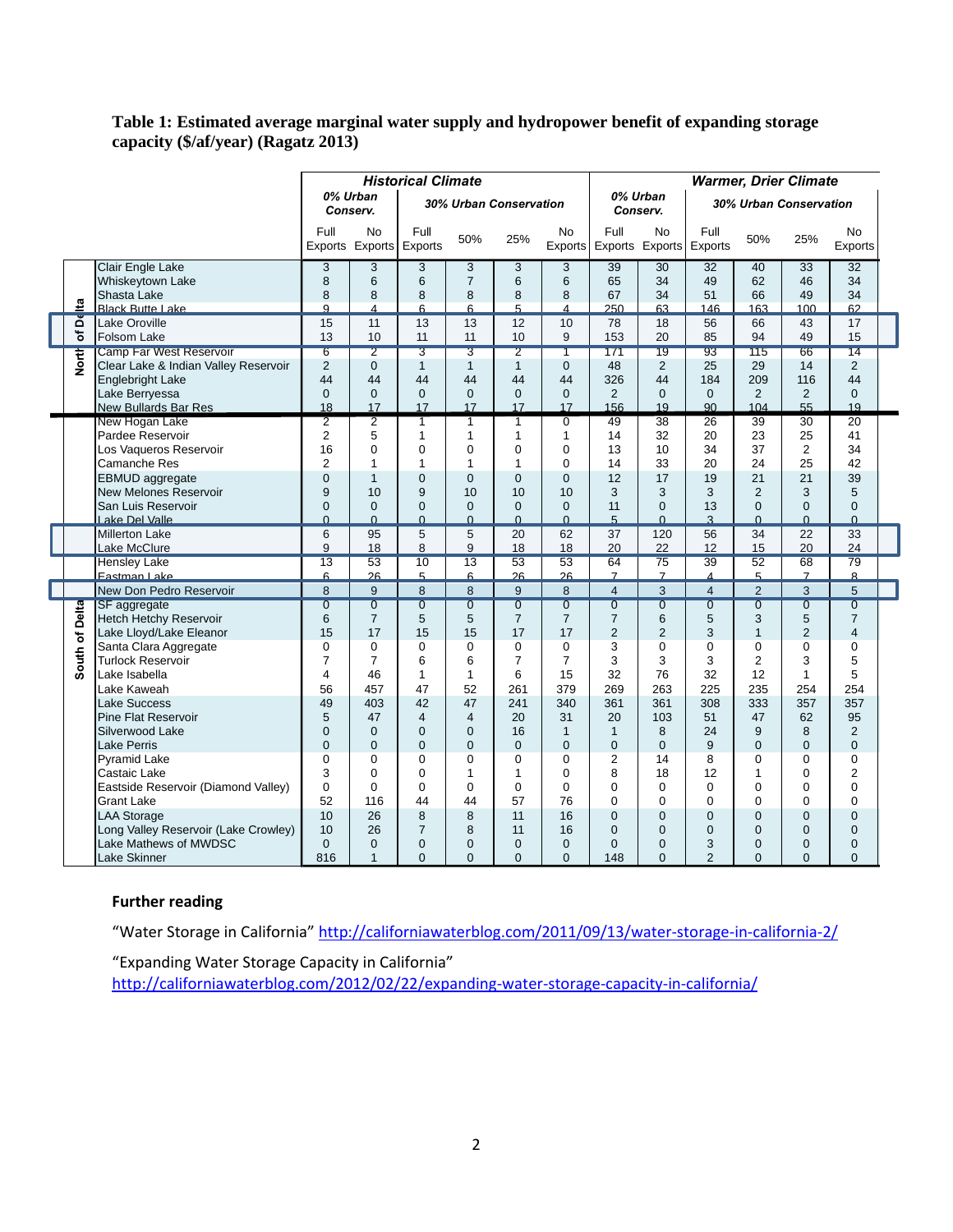# **Water Storage in California**

Jay R. Lund, Director, Center for Watershed Sciences, UC – Davis [September 13, 2011](http://californiawaterblog.com/2011/09/13/water-storage-in-california-2/) [CaliforniaWaterBlog.com](http://californiawaterblog.com/2011/09/13/water-storage-in-california-2/) (abridged 9 March 2013, references in original)

"With a larger reservoir, there is some increasing gain with further size, but in a diminishing ratio." – Alan Hazen (1914)

Water storage capacity is important in California's water system for capturing lower-value water for higher-value uses later. Such storage aids water supply, flood protection, hydropower, and recreational uses and helps regulate downstream water quality and supply cold water flows for fish. [California has about 42 million acre-feet](http://www.amazon.com/Managing-California-Water-Conflict-Reconciliation/dp/1582131414/ref=sr_1_1?s=books&ie=UTF8&qid=1298045461&sr=1-1) (maf) of surface reservoir storage capacity and much more storage capacity in underground aquifers (150 million to 1.45 billion acre-feet, depending on how you count it).

*Seasonal water storage:* In normal years, about 8-14 million acre-ft of water is stored in the wet season and used in the dry season. This compares to roughly 34 maf/yr of average net agricultural and urban water use. Human water use is highest in California's dry summer, so crops and landscapes must be watered from stored winter and spring flows. Roughly 5-8 maf of seasonal storage is held in surface reservoirs and 3-6 maf is held in groundwater basins.

*Drought water storage:* Water also is stored in wet years for use in dry years. The amount stored varies with the drought's intensity and length. Stored surface water is mostly used in the initial drought years, while stored groundwater plays a larger role in longer droughts. I'm unaware of anyone with data on statewide drought storage use, but from our [modeling results,](http://cee.engr.ucdavis.edu/faculty/lund/CALVIN/) about 35-43 maf is ideally carried over from wet to dry years for droughts lasting 3-6 years. Of this total, some 15-18 maf is held in surface reservoirs and 20-25 maf in aquifers.



Figure 1: Statewide capacities and approximate use of surface and groundwater storage, and proposed surface storage expansion.

*Should we pay for more water storage?* All combined, proposed state expansions of surface storage facilities would add less than 3.9 maf of new capacity (Sites: 1.3-1.8 maf, Shasta expansion (634 taf), Temperance Flat: 0.43-1.3 maf, Los Vaqueros: 60-175 taf). This is not much relative to existing capacities (Figure 1). In evaluating cost and effectiveness of proposed facilities, size, connections, and location matter, among other things.

*Storage effectiveness decreases with size*: Reservoirs only store water, they cannot create it. No reservoir can reliably deliver more than the reservoir's average annual inflow (minus evaporation). Enlarging a reservoir always increases water deliveries by a smaller proportion (Hazen 1914). Similarly for flood management, larger reservoirs provide more control, but with decreasing incremental effectiveness. Most cheap and effective reservoir locations in California already have reservoirs.